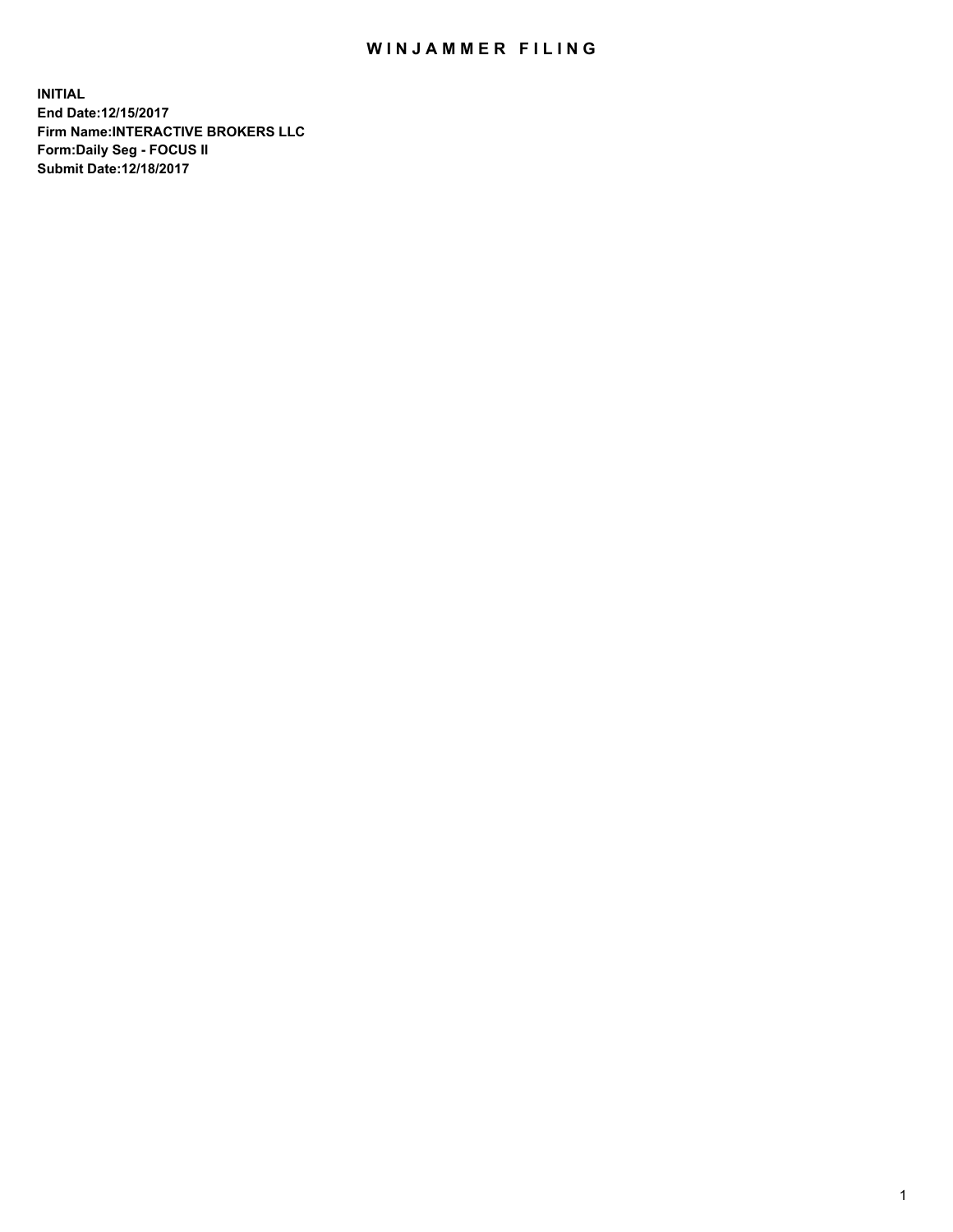## **INITIAL End Date:12/15/2017 Firm Name:INTERACTIVE BROKERS LLC Form:Daily Seg - FOCUS II Submit Date:12/18/2017 Daily Segregation - Cover Page**

| Name of Company<br><b>Contact Name</b><br><b>Contact Phone Number</b><br><b>Contact Email Address</b>                                                                                                                                                                                                                          | <b>INTERACTIVE BROKERS LLC</b><br><b>James Menicucci</b><br>203-618-8085<br>jmenicucci@interactivebrokers.c<br>om |
|--------------------------------------------------------------------------------------------------------------------------------------------------------------------------------------------------------------------------------------------------------------------------------------------------------------------------------|-------------------------------------------------------------------------------------------------------------------|
| FCM's Customer Segregated Funds Residual Interest Target (choose one):<br>a. Minimum dollar amount: ; or<br>b. Minimum percentage of customer segregated funds required:%; or<br>c. Dollar amount range between: and; or<br>d. Percentage range of customer segregated funds required between:% and%.                          | $\overline{\mathbf{0}}$<br>0<br>155,000,000 245,000,000<br>0 <sub>0</sub>                                         |
| FCM's Customer Secured Amount Funds Residual Interest Target (choose one):<br>a. Minimum dollar amount: ; or<br>b. Minimum percentage of customer secured funds required:%; or<br>c. Dollar amount range between: and; or<br>d. Percentage range of customer secured funds required between: % and %.                          | $\overline{\mathbf{0}}$<br>0<br>80,000,000 120,000,000<br>0 <sub>0</sub>                                          |
| FCM's Cleared Swaps Customer Collateral Residual Interest Target (choose one):<br>a. Minimum dollar amount: ; or<br>b. Minimum percentage of cleared swaps customer collateral required:% ; or<br>c. Dollar amount range between: and; or<br>d. Percentage range of cleared swaps customer collateral required between:% and%. | $\overline{\mathbf{0}}$<br>$\overline{\mathbf{0}}$<br>0 <sub>0</sub><br><u>00</u>                                 |

Attach supporting documents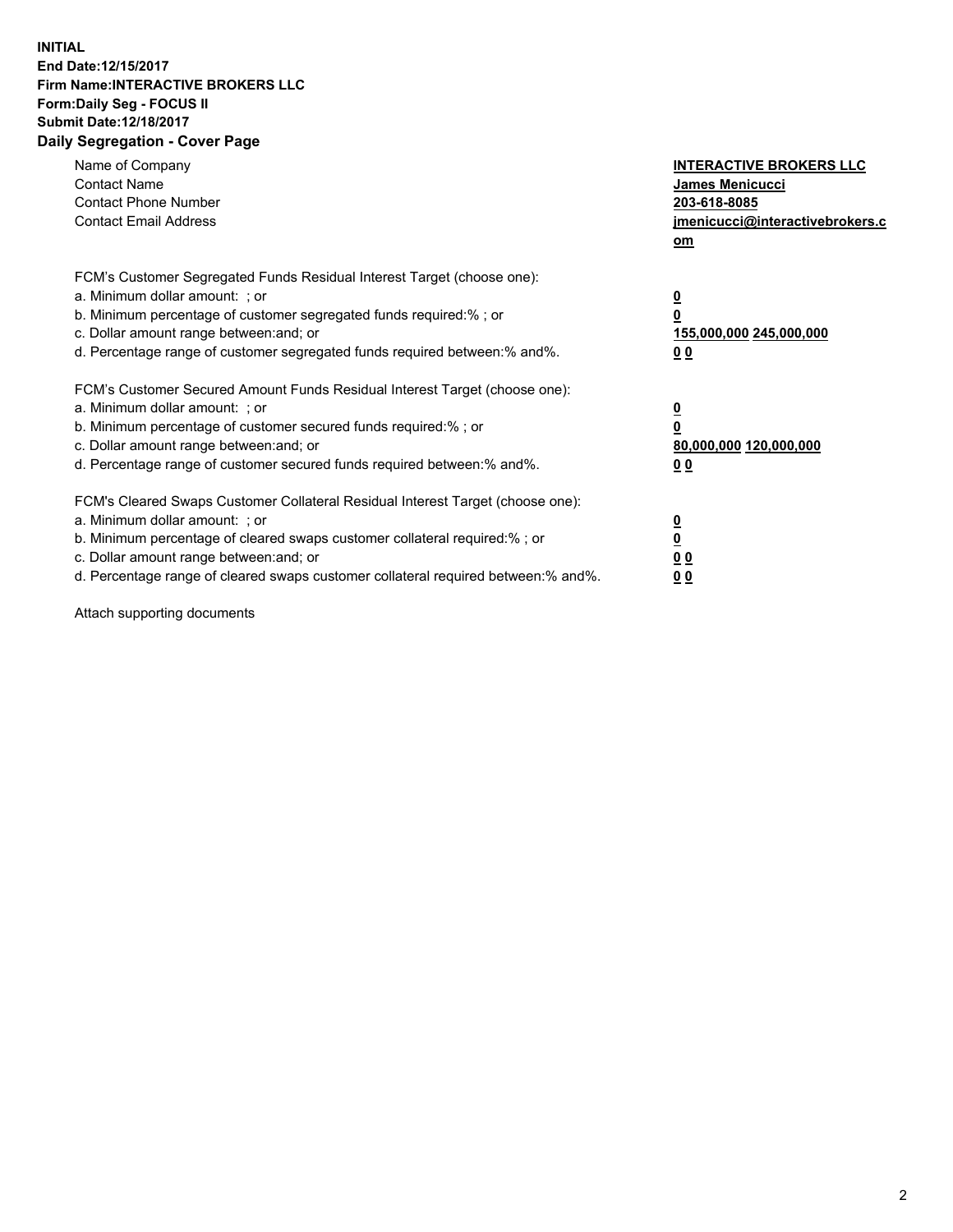## **INITIAL End Date:12/15/2017 Firm Name:INTERACTIVE BROKERS LLC Form:Daily Seg - FOCUS II Submit Date:12/18/2017**<br>**Daily Segregation - Secured Amounts Daily Segregation - Secured**

|     | Daily Segregation - Secured Amounts                                                               |                                                 |
|-----|---------------------------------------------------------------------------------------------------|-------------------------------------------------|
|     | Foreign Futures and Foreign Options Secured Amounts                                               |                                                 |
|     | Amount required to be set aside pursuant to law, rule or regulation of a foreign                  | $0$ [7305]                                      |
|     | government or a rule of a self-regulatory organization authorized thereunder                      |                                                 |
| 1.  | Net ledger balance - Foreign Futures and Foreign Option Trading - All Customers                   |                                                 |
|     | A. Cash                                                                                           | 468,019,312 [7315]                              |
|     | B. Securities (at market)                                                                         | $0$ [7317]                                      |
| 2.  | Net unrealized profit (loss) in open futures contracts traded on a foreign board of trade         | $-6,916,403$ [7325]                             |
| 3.  | Exchange traded options                                                                           |                                                 |
|     | a. Market value of open option contracts purchased on a foreign board of trade                    | 7,294 [7335]                                    |
|     | b. Market value of open contracts granted (sold) on a foreign board of trade                      | -41,529 [7337]                                  |
| 4.  | Net equity (deficit) (add lines 1.2. and 3.)                                                      | 461,068,674 [7345]                              |
| 5.  | Account liquidating to a deficit and account with a debit balances - gross amount                 | 3,906 [7351]                                    |
|     | Less: amount offset by customer owned securities                                                  | 0 [7352] 3,906 [7354]                           |
| 6.  | Amount required to be set aside as the secured amount - Net Liquidating Equity                    |                                                 |
|     | Method (add lines 4 and 5)                                                                        | 461,072,580 [7355]                              |
| 7.  |                                                                                                   |                                                 |
|     | Greater of amount required to be set aside pursuant to foreign jurisdiction (above) or line<br>6. | 461,072,580 [7360]                              |
|     | FUNDS DEPOSITED IN SEPARATE REGULATION 30.7 ACCOUNTS                                              |                                                 |
| 1.  | Cash in banks                                                                                     |                                                 |
|     |                                                                                                   |                                                 |
|     | A. Banks located in the United States                                                             | 23,874,359 [7500]                               |
| 2.  | B. Other banks qualified under Regulation 30.7                                                    | 0 [7520] 23,874,359 [7530]                      |
|     | Securities                                                                                        |                                                 |
|     | A. In safekeeping with banks located in the United States                                         | 439,527,320 [7540]                              |
| 3.  | B. In safekeeping with other banks qualified under Regulation 30.7                                | 0 [7560] 439,527,320 [7570]                     |
|     | Equities with registered futures commission merchants                                             |                                                 |
|     | A. Cash                                                                                           | $0$ [7580]                                      |
|     | <b>B.</b> Securities                                                                              | $0$ [7590]                                      |
|     | C. Unrealized gain (loss) on open futures contracts                                               | $0$ [7600]                                      |
|     | D. Value of long option contracts                                                                 | $0$ [7610]                                      |
|     | E. Value of short option contracts                                                                | 0 [7615] 0 [7620]                               |
| 4.  | Amounts held by clearing organizations of foreign boards of trade                                 |                                                 |
|     | A. Cash                                                                                           | $0$ [7640]                                      |
|     | <b>B.</b> Securities                                                                              | $0$ [7650]                                      |
|     | C. Amount due to (from) clearing organization - daily variation                                   | $0$ [7660]                                      |
|     | D. Value of long option contracts                                                                 | $0$ [7670]                                      |
|     | E. Value of short option contracts                                                                | 0 [7675] 0 [7680]                               |
| 5.  | Amounts held by members of foreign boards of trade                                                |                                                 |
|     | A. Cash                                                                                           | 130,967,525 [7700]                              |
|     | <b>B.</b> Securities                                                                              | $0$ [7710]                                      |
|     | C. Unrealized gain (loss) on open futures contracts                                               | -2,743,706 [7720]                               |
|     | D. Value of long option contracts                                                                 | 7,294 [7730]                                    |
|     | E. Value of short option contracts                                                                | <u>-41,529</u> [7735] <u>128,189,584</u> [7740] |
| 6.  | Amounts with other depositories designated by a foreign board of trade                            | 0 [7760]                                        |
| 7.  | Segregated funds on hand                                                                          | $0$ [7765]                                      |
| 8.  | Total funds in separate section 30.7 accounts                                                     | 591,591,263 [7770]                              |
| 9.  | Excess (deficiency) Set Aside for Secured Amount (subtract line 7 Secured Statement               | 130,518,683 [7380]                              |
|     | Page 1 from Line 8)                                                                               |                                                 |
| 10. | Management Target Amount for Excess funds in separate section 30.7 accounts                       | 80,000,000 [7780]                               |
| 11. | Excess (deficiency) funds in separate 30.7 accounts over (under) Management Target                | 50,518,683 [7785]                               |
|     |                                                                                                   |                                                 |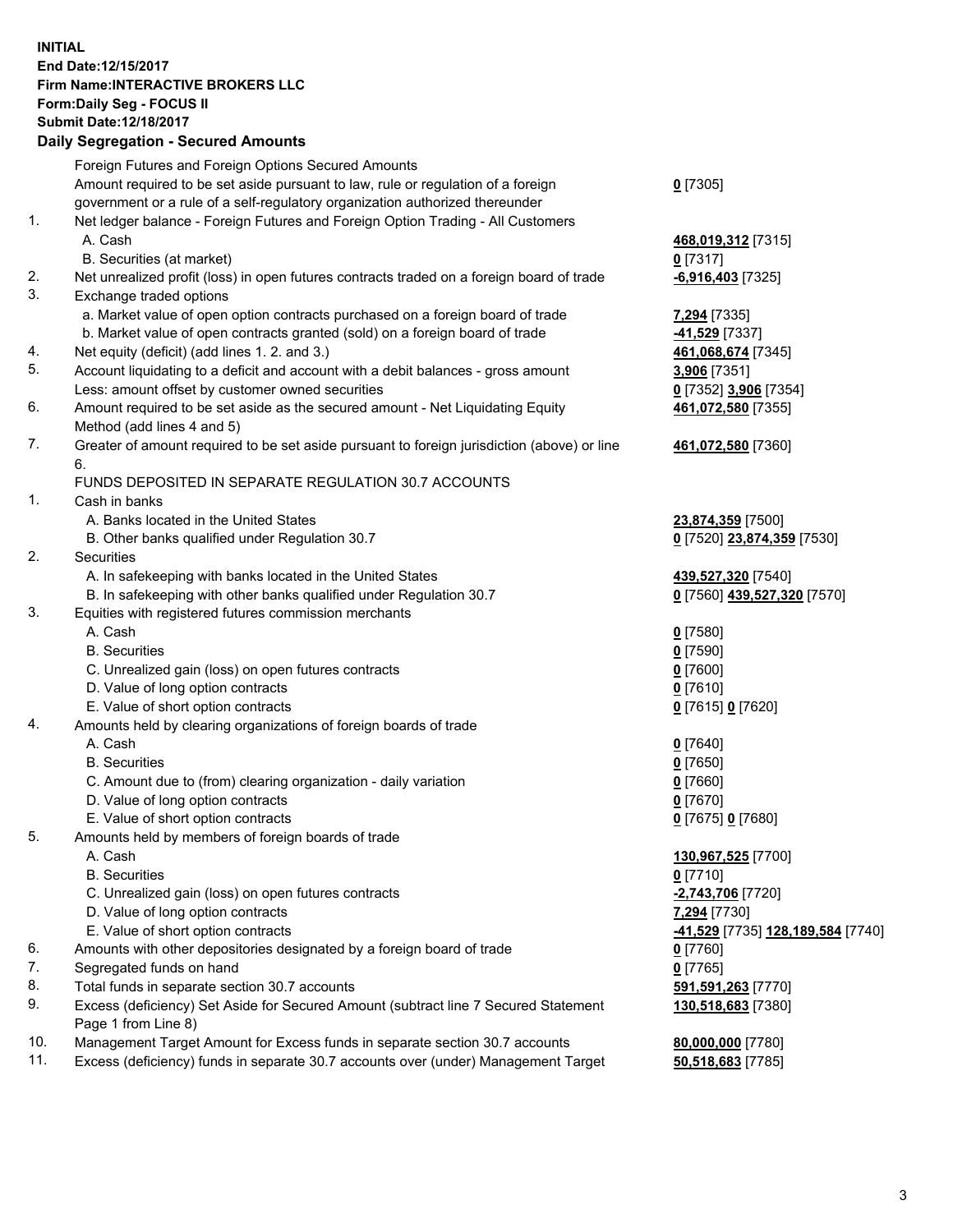**INITIAL End Date:12/15/2017 Firm Name:INTERACTIVE BROKERS LLC Form:Daily Seg - FOCUS II Submit Date:12/18/2017 Daily Segregation - Segregation Statement** SEGREGATION REQUIREMENTS(Section 4d(2) of the CEAct) 1. Net ledger balance A. Cash **4,456,998,905** [7010] B. Securities (at market) **0** [7020] 2. Net unrealized profit (loss) in open futures contracts traded on a contract market **-63,753,122** [7030] 3. Exchange traded options A. Add market value of open option contracts purchased on a contract market **159,472,238** [7032] B. Deduct market value of open option contracts granted (sold) on a contract market **-239,344,472** [7033] 4. Net equity (deficit) (add lines 1, 2 and 3) **4,313,373,549** [7040] 5. Accounts liquidating to a deficit and accounts with debit balances - gross amount **268,913** [7045] Less: amount offset by customer securities **0** [7047] **268,913** [7050] 6. Amount required to be segregated (add lines 4 and 5) **4,313,642,462** [7060] FUNDS IN SEGREGATED ACCOUNTS 7. Deposited in segregated funds bank accounts A. Cash **501,556,890** [7070] B. Securities representing investments of customers' funds (at market) **2,789,628,290** [7080] C. Securities held for particular customers or option customers in lieu of cash (at market) **0** [7090] 8. Margins on deposit with derivatives clearing organizations of contract markets A. Cash **24,785,386** [7100] B. Securities representing investments of customers' funds (at market) **1,289,754,171** [7110] C. Securities held for particular customers or option customers in lieu of cash (at market) **0** [7120] 9. Net settlement from (to) derivatives clearing organizations of contract markets **-10,866,527** [7130] 10. Exchange traded options A. Value of open long option contracts **159,369,536** [7132] B. Value of open short option contracts **-239,239,823** [7133] 11. Net equities with other FCMs A. Net liquidating equity **0** [7140] B. Securities representing investments of customers' funds (at market) **0** [7160] C. Securities held for particular customers or option customers in lieu of cash (at market) **0** [7170] 12. Segregated funds on hand **0** [7150] 13. Total amount in segregation (add lines 7 through 12) **4,514,987,923** [7180] 14. Excess (deficiency) funds in segregation (subtract line 6 from line 13) **201,345,461** [7190] 15. Management Target Amount for Excess funds in segregation **155,000,000** [7194] **46,345,461** [7198]

16. Excess (deficiency) funds in segregation over (under) Management Target Amount Excess